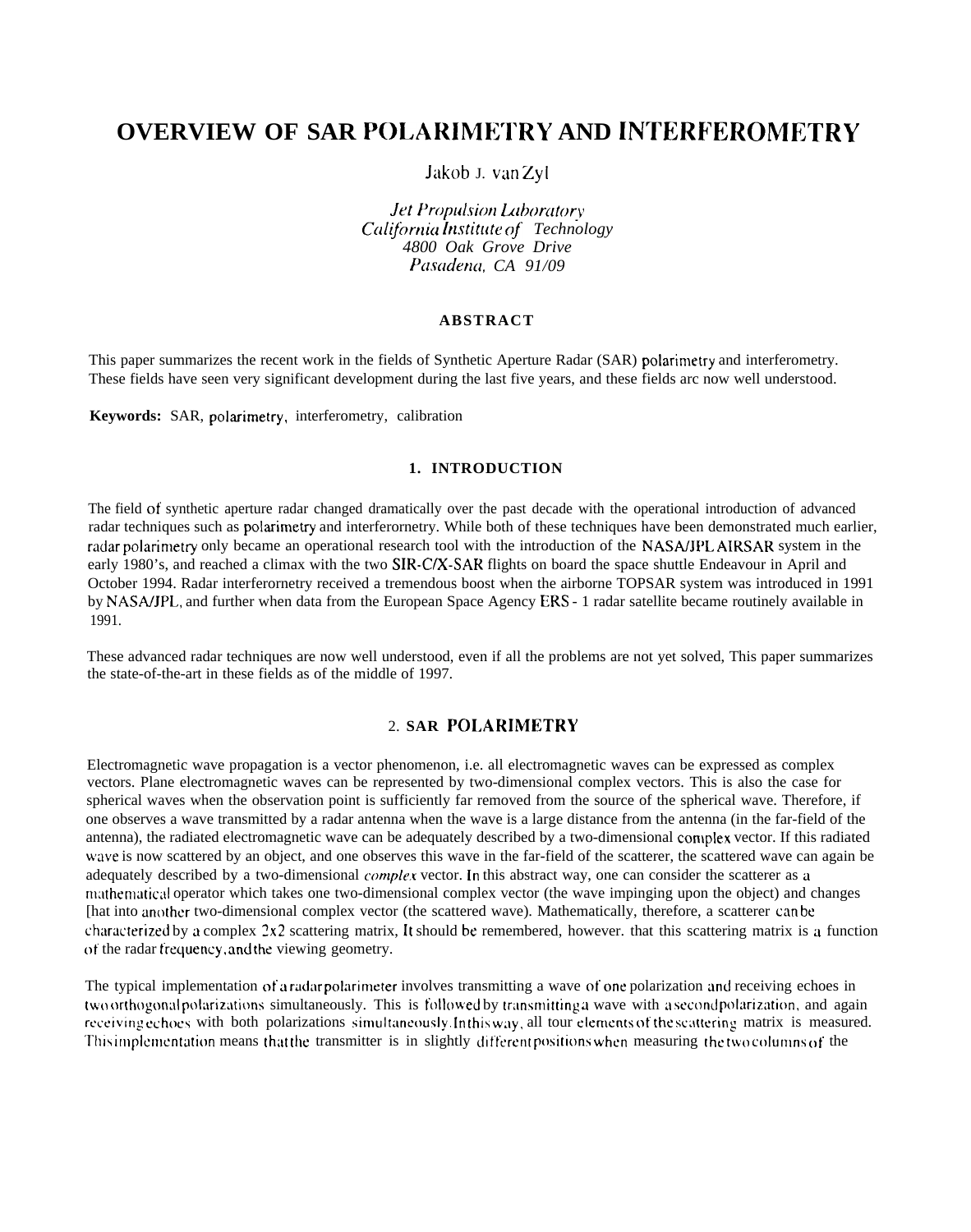scatter ing matrix, but this distance is typically small compared to a synthetic aperture, and therefore does not lead to a significant decorrelation of the signals. The NASA/JPLAIRSAR system pioneered this implementation for SAR systems<sup>\*\*</sup>. and the same implementation was used in the SIR-C part of the SIR-C/X -SAR radars<sup>20</sup>.

The past five years have seen relatively little advance in the development of hardware tor polarimetric SAR systems; newer implementations are simply using more advanced technology to implement the samebasic hardware configurations as the initial systems. Significant advances were made, however, in the field of analysis and application of polarimetric SAR data

#### $2.1$ Polarimetric SAR Calibration

Many of the advances made in analyzing polarimetric SAR data result directly from the greater availability of calibrated data, Polarimetric calibration usually involve four steps: cross-talk removal, phase calibration, channel imbalance compensation and absolute radiometric calibration<sup>81</sup>. Cross-talk removal refers to correcting mostly the cross-polarized elements of the scattering matrix for the effects of system cross-talk that couples part of the co-polarized returns into the cross-polarized channel. Phase calibration refers to correcting the co-polarized phase difference for uncompensated path length differences in the transmit and receive chains, while channel imbalance refers to balancing the co-polarized and cross-polarized returns for uncompensated gain differences in the two transmit and receive chains. Finally, absolute radiometric calibration involves using some kind of a reference calibration source to determine the overall system gain to relate received power levels to normalized radar cross-section.

While most of the polarimetric calibration algorithms currently in use were published several years ago<sup>81,89,2411,33</sup> several groups are still actively pursuing the study of improved calibration techniques and algorithms. The earlier algorithms are reviewed in Zebker, et al.<sup>90</sup> and Freeman et al.<sup>12</sup>, while Freeman<sup>13</sup> provides a comprehensive review of SAR calibration in general. Some of these earlier algorithms are now routinely used to calibrate polarimetric SAR data operationally, as for example in the NASA/JPL AIRSAR and SIR-C processors".

Some of the recent research deals with refining earlier algorithms. For example, Quegan<sup>59</sup> published a unified cross-talk removal and phase calibration algorithm and derived the conditions under which the cross-talk removal algorithm previously published by van Zyl<sup><sup>81</sup></sup> may yield inconsistent results. Sletten<sup>75</sup> reported a method, based on using a rotated dihedral corner reflector, to resolve a co-polarized phase ambiguity during phase calibration. Other research deals with assessing the accuracy of' the calibration algorithms as applied to SAR data. This is usually done by performing cross-calibration experiments using truck-mounted scatterometers deployed during the SAR overflights, such as the results reported by *Sarabandi, et al.*<sup>72</sup>. In that experiment, the AIRSAR data were calibrated using the algorithm published by  $van Zyl$ <sup>81</sup> using trihedral corner reflectors as calibration targets, and the results compared to those obtained with the University of Michigan's POLARSCAT truckmounted scatterometer system calibrated with a reference sphere. The results show that coherent and incoherent interaction of the returns from the ground and the trihedral corner reelectors may significantly alter the expected radar cross section of these calibration devices, resulting in inaccurate calibration. To circumvent these problems. Sarabandi<sup>12</sup> introduced a calibration method that uses a known distributed target as the calibration reference. While this algorithm does not suffer from the deficiencies associated with those algorithms using point targets as references, it requires the known calibration surface to be measured with an accurately calibrated scatterometer. As in the case of algorithms involving point targets, one must also have reference surfaces that are distributed across the radar swath in order to estimate some of the range dependent calibration parameters such as the system cross-talk. Even though scatterometers can be routinely calibrated to better accuracies than SAR systems, it may not always be practical to measure enough surfaces to ensure accurate calibration across the entire range swath.

The availability of calibrated polarimetric SAR data allowed research to move from the qualitative interpretation of SAR images to the quantitative analysis of the data. This sparked significant progress in classification of polarimetric SAR images, lead to improved models of scattering by different types of terrain, and allowed the development of some algorithms to invert polarimetric SAR data for geophysical parameters, such as forest biomass and surface roughness and soil moisture.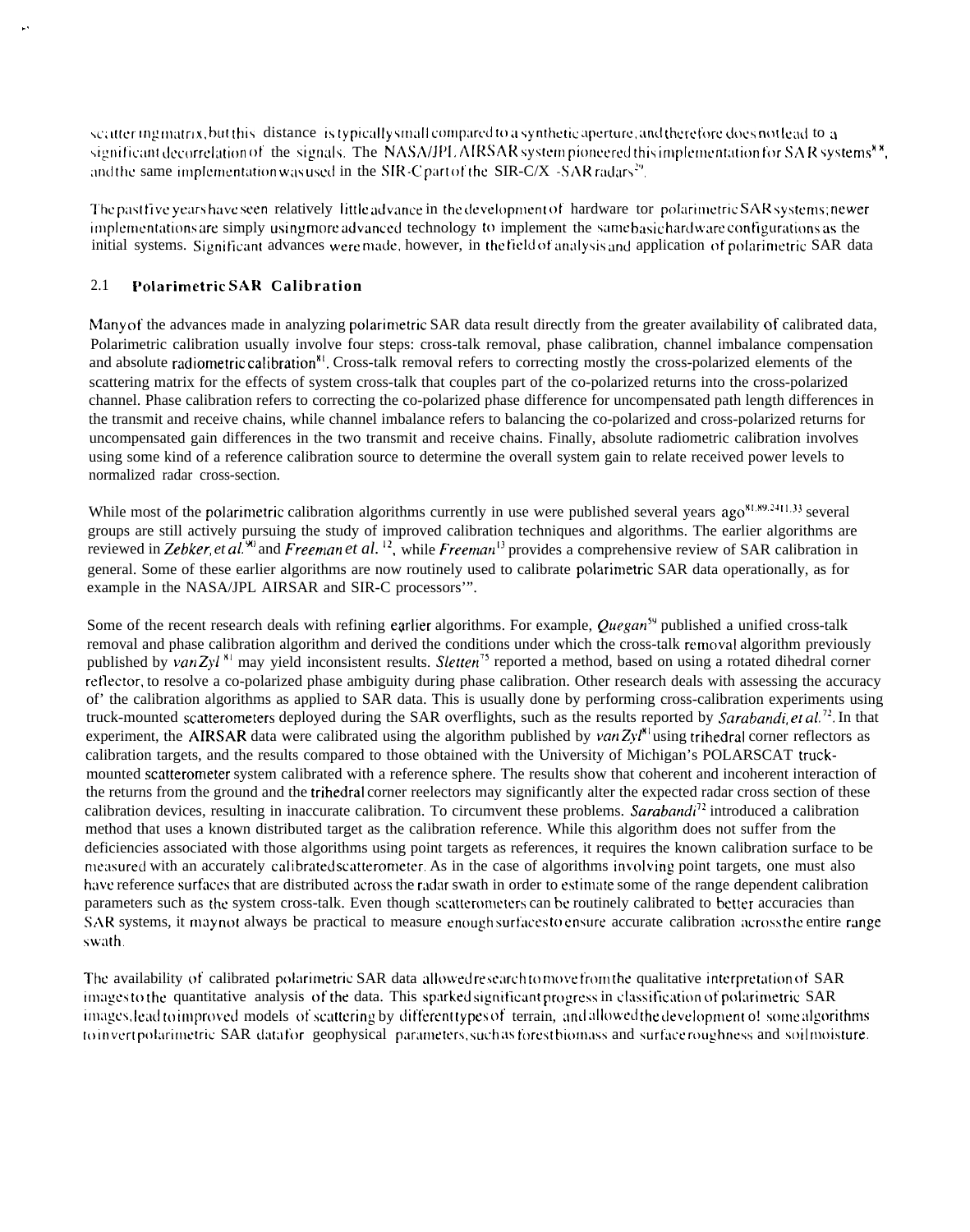### ~.~ **('lassitication of Earth** Terrai n

Many earth suit'nce! studies require information about the spatial distribution of land cover type'i. as well as the change in land cove.r and land use with time. In addition, it is increasingly recognized that the inversion of SAR data for geophysical parameters involves an initial step of segmenting the image into different terrain classes, followed by inversion using the algorithm appropriate for the particular terrain class. Polarimetric SAR systems, capable of providing high resolution images under all weather conditions as well as during day or night, provide a valuable data source for classification of' earth terrain into different land cover types.

Two main approaches are used to classify images into land cover types: 1 ) maximum likelihood classifiers based on Bayesian statistical analysis, and 2) knowledge-based techniques designed to identify dominant scattering.

Some of the earlier studies in Bayesian classification focused cm quantifying the increased accuracy gained from using all the polarimetric information. *Kong et al.*<sup>34</sup> and *Limet al.*<sup>39</sup> showed that the classification accuracy is significantly increased when the complete polarimetric information is used compared to that achieved with single channel SAR data. These earlier classifiers assumed equal *a-priori* probabilities for all classes, and modeled the SAR amplitudes as circular Gaussian distributions, which means that the textural variations in radar backscatter are not considered to be significant enough to be included in the classification scheme. van Zyl *and Burnefte82* extended the Bayesian classification to allow different *a-priori* probabilities for different classes. Their method first classifies the image into classes assuming equal *a-priori* probabilities, and then iteratively changes the *a-priori* probabilities for subsequent classifications based on the local results of previous classification runs. Significant improvement in classification accuracy is obtained with only a few iterations. More accurate results are obtained using a more rigorous maximum *a-posteriori* (MAP) classifier where the *a-priori* distribution of image classes is modeled as a Markov random field and the optimization of the image classes is done over the whole image instead of on a pixel-by-pixel basis<sup>63</sup>. In a subsequent work<sup>64</sup>, the MAP classifier is extended to include the case of multi-frequency polarimetric radar data. The MAP classifier was used by *Rignof et a/.6s* to map forest types in the Alaskan boreal forest. In this study, five vegetation types (white spruce, balsam poplar, black spruce, alder/willow shrubs, and bog/fen/nonforest) were separated with accuracies ranging from 62% to 90%, depending on which frequencies and polarizations are used.

Knowledge-based classifiers use based upon determination of dominant scattering mechanisms through an understanding of the physics of the scattering process as well as experience gained from extensive experimental measurements<sup>55</sup>. One of the earliest examples of such a knowledge-based classifier was published by  $van Zy\hat{I}^{(8)}$ . In this unsupervised classification, knowledge of the physics of the scattering process was used to classify images into three classes: odd numbers of reflections, even numbers of' reelections, and diffuse scattering. The odd and even numbers of' reflection classes are separated based on the co-polarized phase difference, while the diffuse scattering class is identified based on high cross-polarized return and low cot-relation between the co-polarized channels. While no direct attempt was made to identify each class with a particular terrain type, it was noted that in most cases the odd numbers of reflection class corresponded to bare surfaces or open water, even numbers of reflections usually indicated urban areas or sparse forests, sometimes with understory flooding present, while diffuse scattering is usually identified with vegetated areas. As such, all vegetated areas are lumped into one class, restricting the application of the results, *Pierce, et al.*<sup>55</sup> extended this idea and developed a level 1 classifier that segments images into four classes: tail vegetation (trees), short vegetation, urban and bare surfaces. First the urban areas are separated from the rest by using the L.-band co-polarized phase difference and the image texture at C-band. Then areas containing tall vegetation are identified using the [.-band cross-polarized return. Finally, the C-band cross-polarized return and the L-band texture is used to separate the areas containing short vegetation from those with bare surfaces. Accuracies better than 90% are repot-ted for this classificationscheme when applied to two different images acquired in Michigan<sup>\$s</sup>. Another example of a knowledge-based classification is reported by Hess *et al.* <sup>26</sup> In [his study, a decision-tree classificr is used to classify images of the Amazonian floodplain near Manaus, Brazil into five classes: water; clearing: macrophyte; non-flooded forest; and flooded forest based on polarimetric scattering properties, Accuracies better than 90% are reported.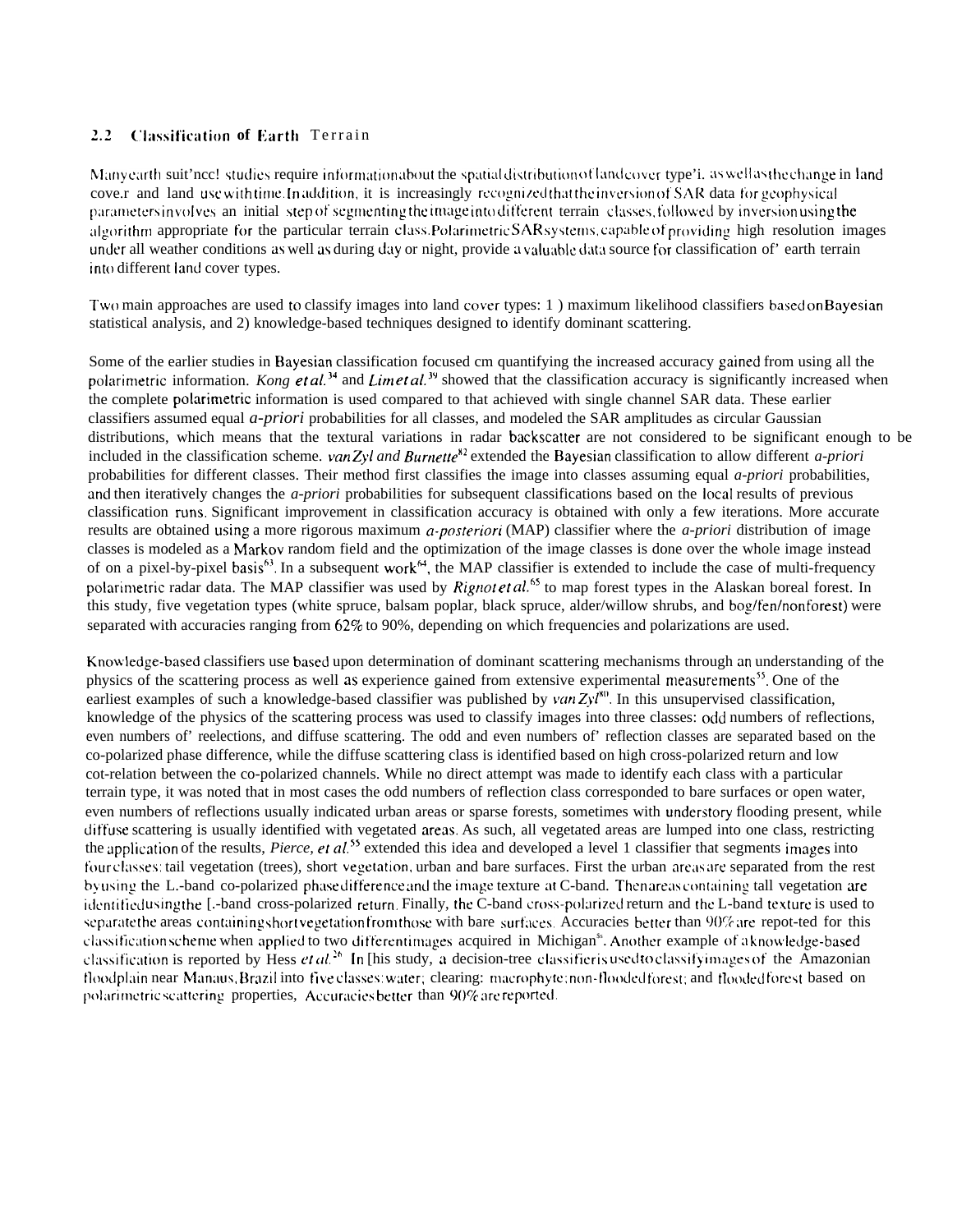#### 2.3 Geophysical Parameter Estimation

One of the most active areas of research in polarimetric SAR involves estimating geophysical parameters directly form the radar data through model inversion. Space does not permit a full discussion of recent work. Theret'ore, in this section only a brief summary of recent work will be provided, with the emphasis on vegetated areas.

Many models exist [0 predict scattering from vegetated areas<sup>15.62.979</sup> 177<sup>86.83.2736</sup> and this remains an area of active research. Much of the work is aimed at estimating forest biomass<sup>6,37,601,67</sup>. Earlier works correlated polarimetric SAR backscatter with total above-ground biomass biomass<sup>6,37</sup> and suggested that the backscatter saturates at a biomass level that scales with frequency, a result also predicted by theoretic models. This led some investigators to conclude that these saturation levels define the upper limits for accurate estimation of biomass<sup>28</sup>, arguing for the use of low frequency radars to be used for monitoring forest biomass<sup>67</sup>.

More recent work suggests that some spectral gradients and polarization ratios do not saturate as quickly and may therefore be used to extend the range of biomass levels for which accurate inversions could be obtained<sup>60</sup>. Rignot, et al. <sup>67</sup> showed that inversion results are most accurate for mono-species forests, and that accuracies decrease for less homogeneous forests. They conclude that the accuracies of the radar estimates of biomass are likely to increase if structural differences between forest types are accounted for during the inversion of the radar data.

Such an integrated approach to retrieval of forest biophysical characteristics is reported in Ranson et al.<sup>61</sup> and Dobson et al.<sup>7</sup> These studies first segment images into different forest structural types, and then use algorithms appropriate for each structural type in the inversion. Furthermore, *Dobsonet al*<sup>1</sup> estimates the total biomass by first using the radar data to estimate tree basal area and height and crown biomass. The tree basal area and height are then used in allometric equations to estimate the trunk biomass. The total biomass, which is the sum of the trunk and crown biomass values, is shown the be accurately related to allometric total biomass levels up to 25 kg/m<sup>2</sup>, while *Kasischke et al.* <sup>32</sup> estimates that biomass levels as high as 34 to 40 kg/m<sup>2</sup> could be estimated with an accuracy of 15-2570 using multipolarization C, L, and P-band SAR data,

Research in retrieving geophysical parameters from non-vegetated areas is also an active research area, although not as many groupsare involved. One of the earliest algorithms to infer soil moisture and surface roughness f published by *Oh et al*<sup>51</sup>. This algorithms uses polarization ratios to separate the effects of surface roughness and soil moisture on the radar backscatter, and an accuracy of 4% for soil moisture is reported. More recently, *Dubois et al.*<sup>8</sup> reported a slightly different algorithm, based only on the co-polarized backscatters measured at L-band. Their results, using data from scatterometers, airborne SARS and spaceborne SARS (SIR-C) show an accuracy of 4.270 when inferring soil moisture over bare surfaces. Shi and Dozier<sup>14</sup> reported an algorithm to measure snow wetness, and demonstrated accuracies of 2.57.

#### **3. SAR INTERFEROMETRY**

SAR interferometry refers to a class of techniques where additional information is extracted from SAR images that are acquired trom different vantage points, or at different times. Various implementations allow different types of information to be extracted. For example, it' two SAR images are acquired from slightly different viewing geometries, information about the topography of the surface can be inferred. On the other hand, it' images are taken at slightly different times, a map of surface velocities can be produced. Finally, if sets of interferometric images are combined, subtle changes in the scene can be measured with extremely high accuracy.

In this section, we shall first discuss so-called cross-track interferometers used for the measurement of surface topography. This will be followed by a discussion of along-track interferometers used to measure surfacevelocity. The section is ended with a discussion of differential interferometry used to measure surface changes and deformation. We shall not repeat the theory of radar interferometry here; it has previously been described elsewhere<sup>21,96,97</sup><sup>82,14</sup> Instead, we shall concentrate on implementations, and point out the areas where more research is needed.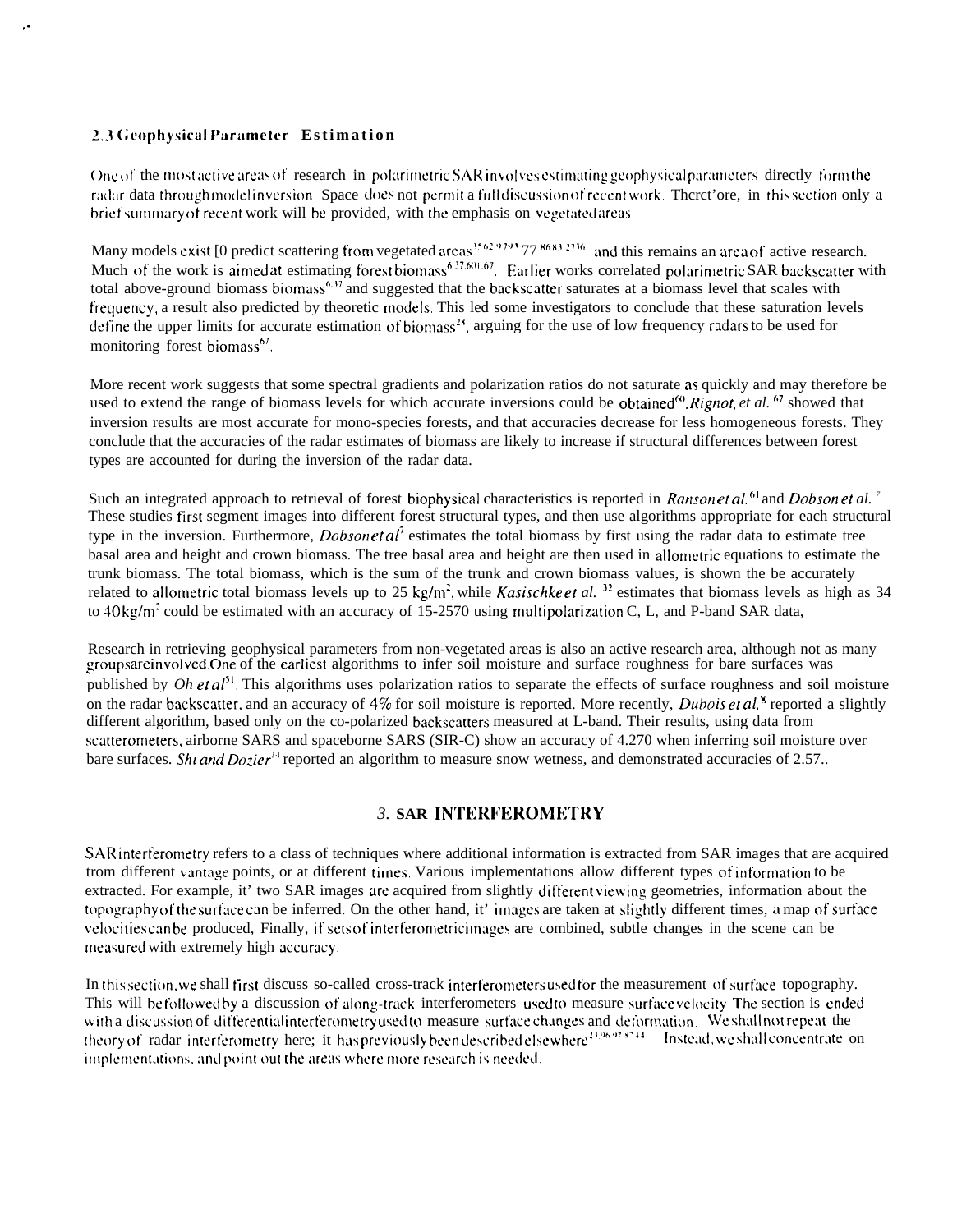#### 3. I Radar Interferometry for Measuring Topography

SAR interferometry was first demonstrated by  $Graham<sup>23</sup>$ , who demonstrated a pattern of nulls or interference fringes by vectorally adding the signals received from tow SAR antennas; one physically situated above the other. Later, Zebker and Goldstein<sup>87</sup> demonstrated that these interference fringes can be formed after SAR processing of the individual images it' both the amplitude and the phase of the radar images are preserved during the processing. For details of the theory of radar interferometry, the reader is referred to Rodriguez and Martin<sup>to</sup>.

SAR interferometers for the measurement of topography can be implemented in one of two ways. In the case of single-pass interferometry, the system is configured to measure the two images at the same time through two different antennas usually arranged one above the other. The physical separation of the antennas is referred to as the baseline of the interferometer. In the case of repeat-track interferometry, the two images are acquired by physically imaging the scene at two different times using two different viewing geometries.

So far all single pass interferometers have been implemented using airborne SARs<sup>87,91,10</sup>. Most of the research has gone into understanding the various error sources and how to correct their effects during and after processing. As a first step, careful motion compensation must be performed during processing to correct for the actual deviation of the aircraft platform from a straight trajectory'. As mentioned before, the single-look SAR processor must preserve both the amplitude and the phase of the images. After single-look processing, the images are carefully co-registered to maximize the correlation between the images. The so-called interferogram is formed by subtracting the phase in one image from that in the other on a pixel-bypixel basis.

Once the images are processed and combined, the measure phase must be unwrapped. During this procedure, the measured phase, which only varies between O and 360 degrees, must be unwrapped to retrieve the original phase by adding or subtracting multiples of 360 degrees. The earliest phase unwrapping routine was published by *Goldstein et al*<sup>19</sup>. In this algorithm, areas where the phase will be discontinuous due to layover or poor signal-to-noise ratios are identified by branch cuts, and the phase unwrapping routine is implemented such that branch cuts are not crossed when unwrapping the phases. Extensions and refinements of this technique were proposed by Linet  $a t^{40}$ . Phase unwrapping remains one of the most active areas of research, and many algorithms remain under development, but have not yet appeared in the open literature.

Even after the phases have been unwrapped, the absolute phase is still not known. This absolute phase is required to produce a height map that is calibrated in the absolute sense. One way to estimate this absolute phase is to use ground control points with known elevations in the scene. However, this human intervention severely limits the ease with which interferometry can be used operationally. *Madsen et al.*<sup>41</sup> reported a method by which the radar data itself is used to estimate [his absolute phase. The method breaks the radar bandwidth up into an upper and lower halves, and then uses the differential interferogram formed by subtracting the upper half spectrum interferogram from the lower half spectrum interferogram to form an equivalent low frequency interferometer to estimate the absolute phase. Unfortunately, this algorithm is not robust enough in practice to fully automate interferometric processing. This is one area where significant research is needed if the full potential of automated SAR interferornetry is to be realized.

Absolute phase determination is followed by height reconstruction. Once the elevations in the scene are known, [he entire digital elevation map can be geometrically rectified. Madsenet al.<sup>41</sup> reported accuracies ranging between 2.2 m r.m s. for flat terrain and 5.5 m r.m.s. for terrain with significant relief' for the NASA/JPL TOPSAR interferometer.

An alternative way to form the interferometric baseline is [o use a single channel radar to image the same scene from slightly different viewing geometries. This technique. known as repeat-track interferometry, has been mostly applied to spaceborne data starting with data collected with the L-band SEASATSAR<sup>1938</sup> S599258</sup>. Other investigators used data from the L-band SIR-B<sup>15</sup>, the C-bandERS-1 radar<sup>17,93</sup>, and more recently the L-band SIR-C<sup>76</sup> and the ,X-band X-SAR<sup>50</sup>. Repeat-track interferometry has also been demonstrated using airborne SAR systems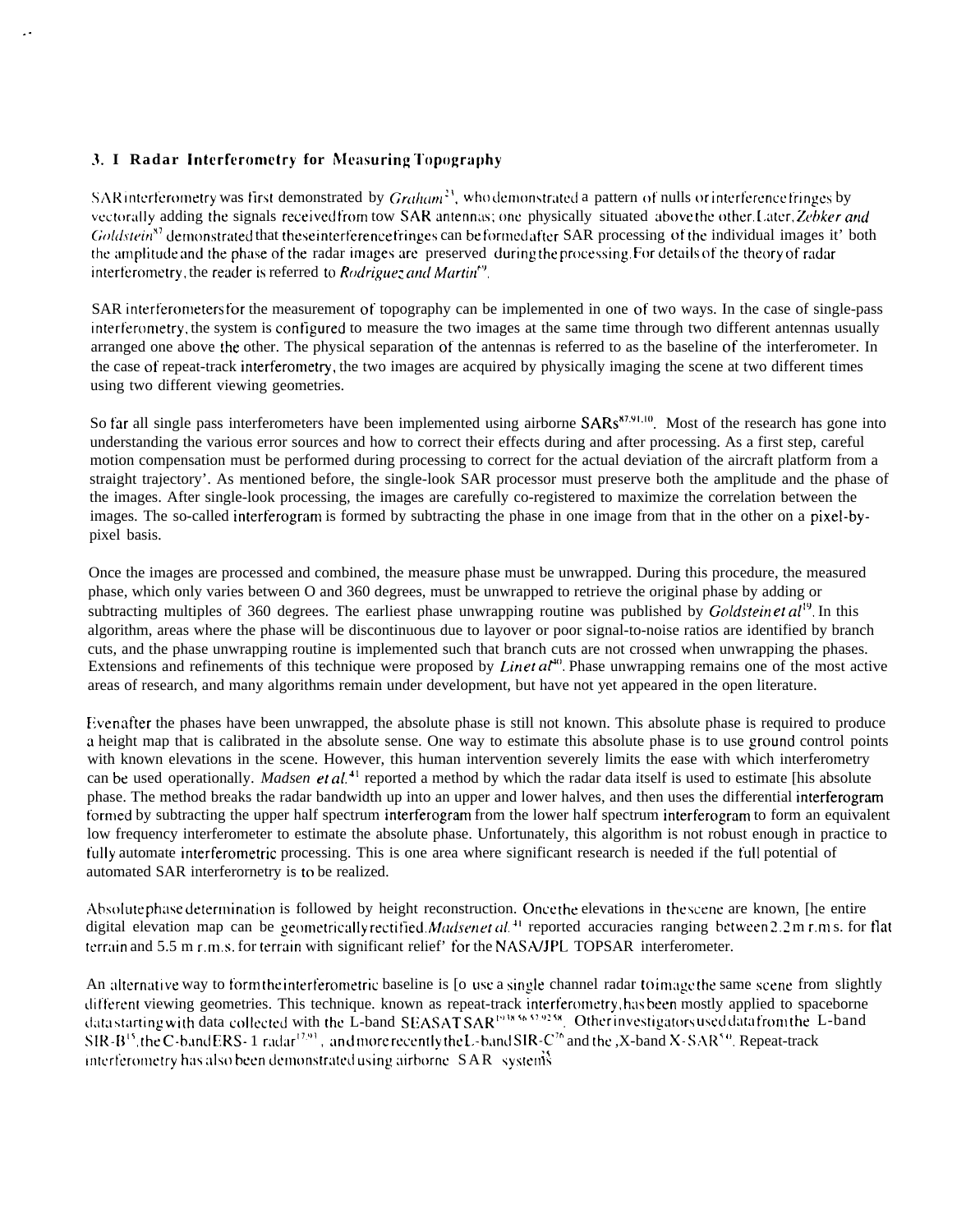Two main problems limit the usefulness of repeat-track interferometry. The first is due to the fact [hat, unlike the case of single-pass interferometry, the baseline of the repeat-track interferometer is not known accurately enough to infer accurate clevation information form the inter ferogram. *Zebker et al*<sup>"</sup> show how the baseline can be estimated using ground control points in the image. The second problem is due to differences in scattering and propagation that results from the fact that the two images forming the interferogram are acquired at different times. One result is temporal decorrelation, which is worst at the higher frequencies"<sup>2</sup>. This problem more than any other limits the use of [he current operational spaceborne singlechannel SARS for topographic mapping, and led to proposals for dedicated interferometric SAR missions to map the entire  $\text{globe}^{4994}$ 

#### 3.2 **Alcmg Track Interferometry**

In some cases, the temporal change between interferometric image contains much information, One such case is the mapping of ocean surface movement. In this case, the interferometer is implemented in such a way that one antenna images the scene a short time before the second antenna, preferably using the same viewing geometry. *Goldstein and Zebker*<sup>18</sup> described such an implementation in which one antenna is mounted forward of the other on the body of the NASA DC-8 aircraft. In a later work, *Goldstein, et al.* <sup>20</sup> measured ocean currents with a velocity resolution of 5 to 10 m/s. Along-track interferometry was used by *Marom et al.* <sup>41</sup> and *Marom et al.* 43 to estimate ocean surface current velocity and wavenumber spectra. This technique was also applied to the measurement of ship-generated internal wave velocities by Thompson *and Jensen*<sup>78</sup>.

In addition to measuring ocean surface velocities, *Carande*<sup>2</sup> reports a dual baseline implementation, implemented by alternately transmitting out of the front and aft antennas, to measure ocean coherence time. He estimated typical ocean coherence times for L.-band to be about O. I second. *Shemer and kfarom"* proposed a method to measure ocean coherence time using only a model for the coherence time and one interferometric SAR observation,

# **3.3 Differential Interferometry**

One of the most exciting applications of radar interferornetry is implemented by subtracting two interferometric pairs separated in time from each other to form a so-called differential interferogram. In this way surface deformation can be measured with unprecedented accuracy. This technique was first demonstrated by *Gabriel et al. '6* using data from SEASAT data to measure mm-scale ground motion in agricultural fields. Since then this technique has been applied to measure cm to m scale co-seismic displacements<sup>45,46,9553,54,48</sup> and to measure cm-scale volcanic deflation". The added information provided by high spatial resolution co-seismic deformation maps was shown to provide insight into the slip mechanism that would not be attainable from the seismic records's".

Differential SAR interferometry has also lead to spectacular applications in polar ice sheet research by providing information on ice deformation and surface topography at an unprecedented level of spatial details. *Goldstein er al. 2'* observed ice stream motion and tidal flexure of the Rutford Glacier in Antarctica with a precision of I mm per day and summarized the key advantages of using SAR interferometry for glacier studies. *Joughin* et *al*. <sup>31</sup> studied the separability of ice motion and surface topography in Greenland and compared the results with both radar and laser altimetry. Rignof er *al. 6"* estimated the precision of the SAR-derived velocities using a network of in-situ velocities, and demonstrated, along with *Joughinet al.*  $^{30,31}$ , the practicality of using SAR interferometry across all the different melting regimes of the Greenland Ice Sheet. Large-scale applications of these techniques is expected to yield significant improvements in our knowledge of' the dynamics, mass balance and stability of the world's major ice masses.

One confusing factor in the identification of surface deformation in differential inter terograms is due to changing atmospheric conditions. In observing the earth, radar signals propagate through the atmosphere, which introduces additional phase shifts that are not accounted for in [he standard geometrical equations describing radar interferometry. Spatially varying patterns of atmospheric water vapor changes the local index of retraction, which, in turn, introduces spatially varying phase shifts to the individual interferograms. Since the two (or more) inter ferograms are acquired at different times, the temporal change in water vapor introduces a signal that could be on the same order of magnitude as that expected from surface deformation, as discussed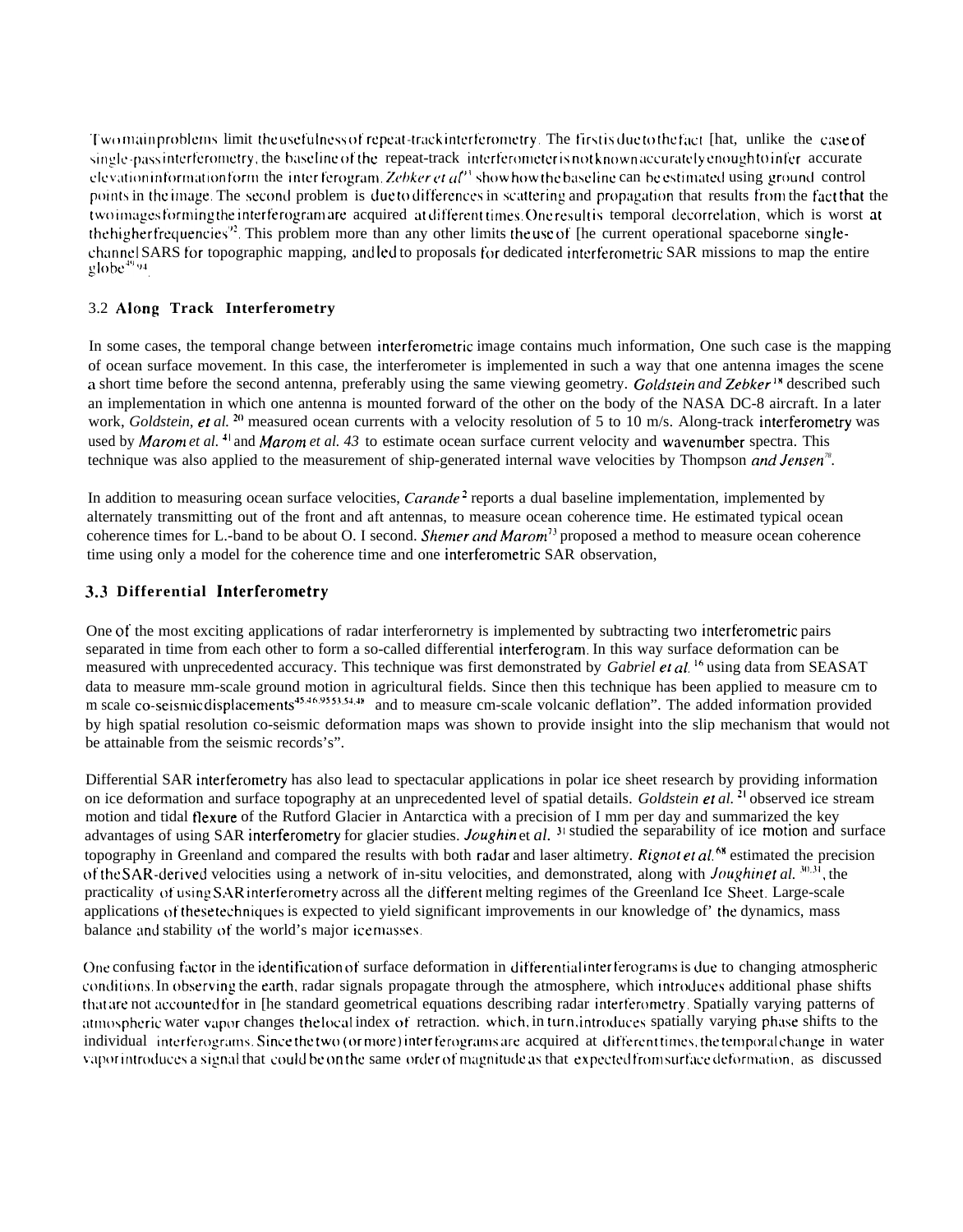by Goldstein<sup>22</sup>. Another limitation of the technique is temporal decorrelation. Changes in the surface properties may lead to complete decorrelation of the images and no detectable deformation signature " $\delta$ .

Current research is only beginning to realize the full potential of radar interferometry. Even though some significant problems still have to be solved before this technique will become fully operational, the next few years will undoubtedly see an explosion in the interest and use of radar interferometry data.

# **4. POLARIMETRIC INTERFEROMETRY**

Towards the end of tbe second SIR-C/X-SAR mission in October 1994, the Space Shuttle Endeavour was placed in an orbit that allowed the acquisition of repeat-pass interferometric data. The temporal baseline was about 24 hours when compared to data acquired during the same mission, and about six months when compared to data acquired during the first mission flown in April 1994. In several cases data were acquired in the fully polarimetric mode of the SIR-C L- and C-band radars.

Since the data were acquired in the fully polarimetric mode on each of the two (or more) passes of the SIR-C instrument, it means that one now can investigate the effect of polarization on the elevation inferred from the repeat-pass interferometric data.

*Cloude and Papathanassiou <sup>15</sup>* are first group to report results using polarimetric interferometry to optimize the coherence of the radar interferograms. They show a dramatic improvement in the coherence when optimized using all the available polarization information.

By utilizing the polarization information, one can also construct polarimetric differential interferograms. This is done by using a common polarization on the first day, and two different polarizations on tbe subsequent day. *Papafhanussiou and Cloude <sup>52</sup>* show that by using the HH polarization as tbe common polarization, and then using HH and VV polarizations on the second data take, very subtle elevation differences (on the order of a few centimeters) are measured in agricultural fields.

This powerful technique of combining polarimetry and differential interferometry opens a new possibility to fully understand scattering from vegetated surfaces. Not only can one now relate the polarization information to geophysical parameters such as biomass, but the interferometric information also help to identify the part of the canopy that is responsible for the majority of the measured radar return. Utilizing this information about where in the canopy the majority of the scattered return is measured from, one can then more easily correlate the radar return to a specific component of the biomass. Therefore, automatic biomass estimation algorithms following a similar procedure as that proposed by *Kasischke et al. 32* can become a reality.

At tbe moment research in the area of polarimetric interferometry is limited by the limited availability of data. From space, only a few data takes are available from the SIR-C/X-SAR mission at C- and L-band. There are no fully polarimetric single pass interferometers available on airborne platforms today. A small amount of data have been acquired with the AIRSAR system flying repeat tracks. However, repeat-track airborne data are notoriously difficult to process, so very little data are available for study. This means that very little low frequency polarimetric interferometry data are available to fully investigate the utility of this powerful technique.

# **5. SUMMARY AND CONCLUSIONS**

As shown in this summary, and the numerous works referenced here, polar imetry and interferometry are two SAR techniques that show great promise for providing quantitative geophysical information about the earth's surface and its vegetation cover. Recent results suggest that combining these two powerful techniques may provide even more ways in which the geophysical information may be extracted trom [he data]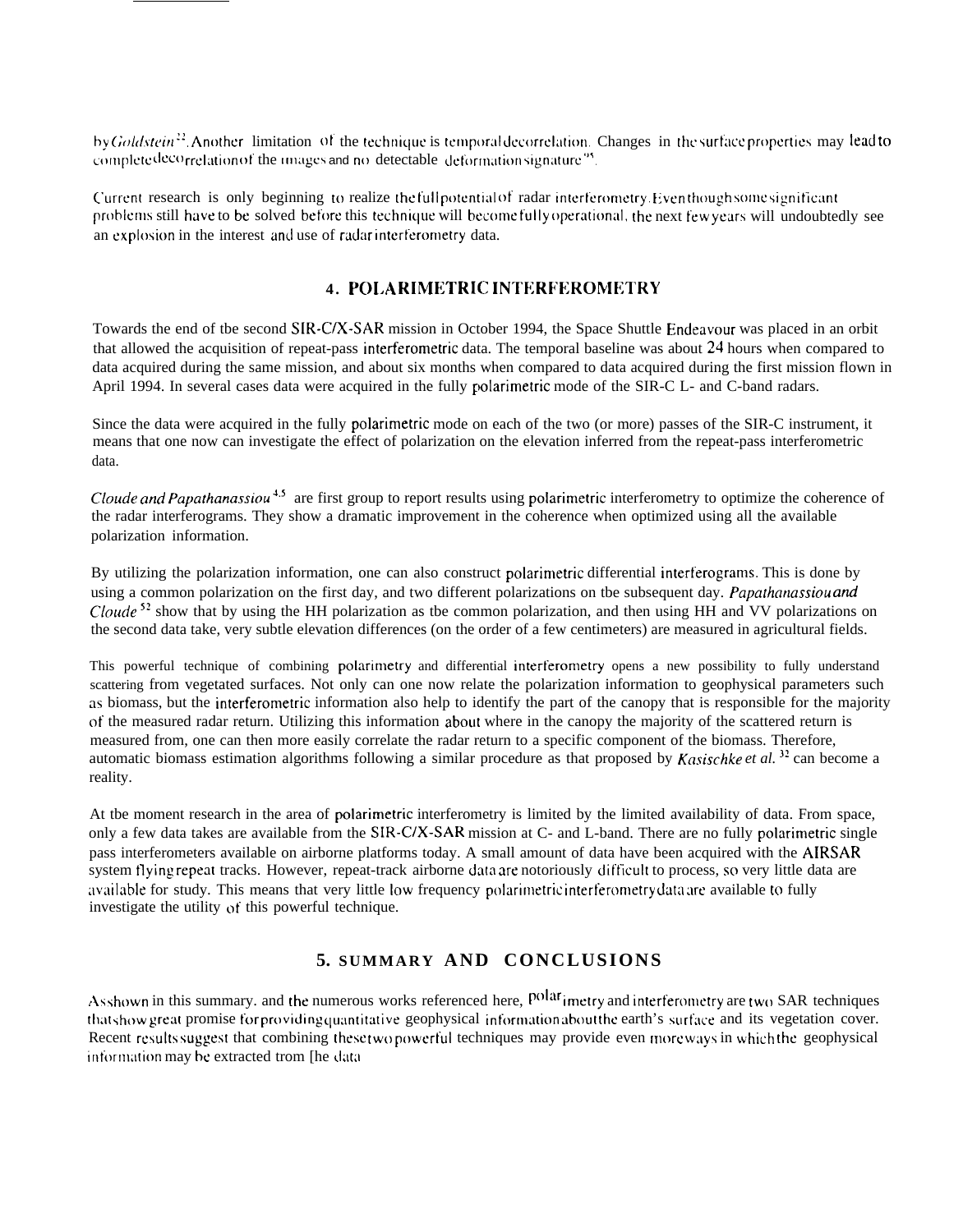In order to f'Lilly exploit the power t)t' combining these techniques, fully polarimetric interferometric systems must be developed for operational use. Furthermore, these systems must be able to operate at the Iower frequencies, including P-Band and lower. At present, it is exceedingly difficult to get permission to radiate in the frequency range below approximately 500 MHz. Getting the most out of these powerful techniques for monitoring the earth's natural resources suggest that a concerted international effort is required in order to gain access to this important part of the electromagnetic spectrum for SAR remote sensing systems

#### **ACKNOWLEDGMENT**

This work was performed at the Jet Propulsion Laboratory, California Institute of Technology, under contract with the National Aeronautics and Space Administration.

#### **REFERENCES**

- *1.* A. Beaudoin, T. LeToan, S. Goze, A. Nezry, and A. Lopez, "Retrieval of Forest Biomass form SAR Data," Int. Y. *Remote Serls.,* 15, pp. 2777-2796, 1994.
- 2. R, E. Carande, "Estimating Ocean Coherence Time Using Dual-Baseline Interferometric Synthetic Aperture Radar," *IEEE Trans. Geosci. Remote Sens., GRS-32,* pp. 846-854, 1994.
- 3. N. Chauhan, and R. Lang, "Radar Modeling of a Boreal Forest," *IEEE Trans. Geosci, Remote Sens., GRS-29,* pp. 627- 638, 1991.
- 4. S. R. Cloude and K. P. Papathanassiou, "Polarimetric Optimization in Radar Interferornetry," *Electronic Letters*, 33, *pp. 1176-1178, 1997.*
- 5. *S.* R. Cloude and K. P. Papathanassiou, "Coherence Optimization in Polarirnetric SAR Interferometry," *Proceedings of lGARSS'97,* Singapore, August 3-9, 1997, pp. 1932-1934, 1997.
- 6. M. C. Dobson, F. T. Ulaby, T. LeToan, A. Beaudoin, E. S. Kasischke, and N. Christensen, "Dependence of Radar Backscatter on Conifer Forest Biomass," *IEEE Trans. Geosci. Remote Sens., GRS-30,* pp. 412-415, 1992.
- 7. M. C. Dobson, F. T. Ulaby, L. E. Pierce, T. 1., Sharik, K. M. Bergen, J. Kellndorfer, J. R. Kendra, E. Li, Y. C. Lin, A. Nashasbibi, K. Sarabandi, and P. Siqueira, "Estimation of Forest Biophysical Characteristics in Northern Michigan with SIR-CIX-SAR," *IEEE Trans. Geosci. Remote Sens., GRS-33,* pp. *877-895, 1995.*
- 8. P. C. Dubois, J. J. van Zyl, and T, Engman, "Measuring Soil Moisture with Imaging Raclars," *IEEE Trans. Geosci. Remote Sens., GRS-33,* pp. 915-926, 1995.
- 9. S. L, Durden, J. J. van Zyl, and H. A, Zebker, "Modeling and Observation of the Radar Polarization Signature of Forested Areas," *IEEE Trans. Geosci. Remote Sens., GRS-27,* pp. 290-301, 1989.
- lo. N. P. Failer, and E. H. Meier, "First Results with the Airboren Single-Pass DO-SAR Interferometer," ," IEEE Trans. *Geosci. Remote Sens., GRS-33,* pp. 1230-1237, 1995,
- 11, A, Freeman, Y. Shen, and C. L. Werner , "Polarimetric SAR Calibration Experiment using Active Radar Calibrators," *IEEE Trarrs. Geosci. Remote Sens., GRS-28,* pp. *224-240, 1990.*
- 12. A. Freeman, J. J. van Zyl. J, D. Klein. H. A. Zebker, and Y. Shen. "Calibration of Stokes and Scattering Matrix Format Polarirnetric SAR Data, " */EEE Trans. Geosci. Rernore Sens.,* **GRS-30,** pp. 53 I -539, 1992,
- 13. A. Freeman, "SAR Calibration: An Overview, " *IEEE Trans. Geosci. Remote Sens., GRS-30*, pp. 1 107-1 121, 1992.
- 14. A Freeman. M. Alves. B. Chapman. J. C'ruz, Y. Kim, S. Shat'ter. J. Sun, E. Turner, and K. Sartibandi, "SIR-C Data Quality and Calibration Results," *IEEE Trans. Geosci. Remote Sens., GRS-3.3,* pp. 848-857, 1995,
- 15. A. K. Gabriel, and R. M. Goldstein, "Crossed Orbit Interferometry: Theory and Experimental Results from SIR- B," Int. *J. Remote Sens.*, 9, pp. 857-872, 1988.
- 16. A. K. Gabriel, R. M. Goldstein. and H. A. Zebker, "Mapping Small Elevation Changes Over Large Areas: Differential Radar Interferometry," *J. Geophys. Res.*, 94, pp. 9183-9191, 1989.
- 17. F. Gatelli, A. Monti-Guarnieri, F. Parizzi, P. Pasquali, C. Prati. and F. Rocca, "The Wavenumber Shift in SAR l[~[crtert)lr~ctrv." /EEE *Tr(IrI.s. (;co.~(i RcnK)re .Scn.(., GRS-32. nn,*r,855-865. 1994 .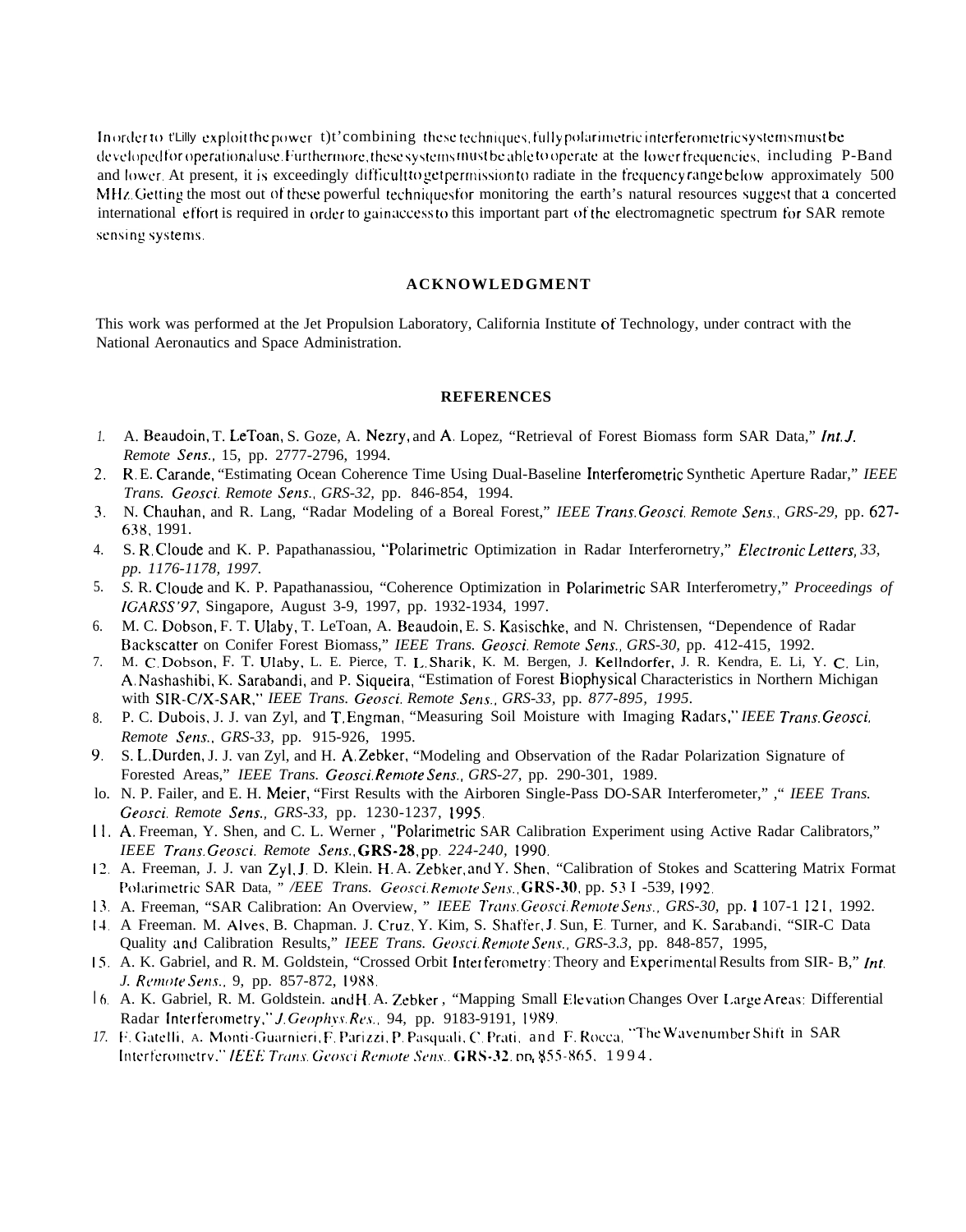- IX. R. M. Goldstein, and II. A. Zebker, "Interferometric Radar Measurements of Ocean Surface Currents," Nature, 328, pp. 707-709, 1987.
- 19. R. M. Goldstein, H. A. Zebker, and C. Werner, "Satellite Radar Interferometry: Two-Dimensional Phase. Unwrapping," Radio Sci., 23, pp. 713-720, 1988.
- 20 R.M. Goldstein, T. P. Barnett, and H. A, Zebker, "Remote Sensing of Ocean Current s," Science, 246. pp. 1282-1285, 1989.
- 21. R. M. Goldstein, H. Englehardt, B. Kamb, and R. M. Frolich, "Satellite RadarInterferometry for Monitoring Ice Sheet Motion: Application to an Antarctic Ice Stream," Science, 262, pp. 1525-1530, 1993.
- 22. R. M. Goldstein, "Atmospheric Limitations to Repeat-Track Radar Interferometry," Geophys. Res. Letters, 22, pp. 2517-1520, 1995.
- 23. L. C. Graham, "Synthetic Interferometer Radar for Topographic Mapping," Proc. IEEE, 62, pp.763-768, 1974.
- 24. A. L. Gray, P. W., Vachon, C. E. Livingston, and T. 1. Lukowski, "Synthetic Aperture Radar Calibration using Reference Reflectors," IEEE Trans. Geosci. Remote Sens., GRS-28, pp. 374-383, 1990.
- 25. A. L. Gray, and P. J. Farris-Manning, "Repeat-Pass Interferometry with Airborne Synthetic Aperture Radar," IEEE Trans. Geosci. Remote Sens., GRS-31, pp. 180-191, 1993.
- 26. L. L. Hess, J. M. Melack, S. Filoso, and Y. Wang, "Delineation of Inundated Area and Vegetation Along the Amazon Floodplain with the SIR-C Synthetic Aperture Radar," IEEE Trans. Geosci. Remote Sens., GRS-33, pp. 896-904, 1995.
- 27. C. C. Hsu, H. C. Han, R. T. Shin, J. A. Kong, A. Beaudoin, and T. LeToan, "Radiative Transfer Theory for Polarimetric Remote Sensing of Pine Forest at P-Band," Int. J. Remote Sens., 14, pp. 2943-2954, 1994.
- 28. M. L. Imhoff, "Radar Backscatter and Biomass Saturation: Ramifications for Global Biomass Inventory," IEEE Trans. Geosci. Remote Sens., GRS-33, pp. 5 I I-5 18, 1995.
- 29. R. L. Jordan, B. L. Huneycutt, and M. Werner, "The SIR-C/X-SAR Synthetic Aperture Radar System, " IEEE Trans. Geosci. Remote Sens., GRS-33, pp. 829-839, 1995.
- 30. I. R. Joughin, "Estimation of ice-sheet topography and motion using interferometric synthetic aperture radar," Ph.D. Thesis, University of Washington, Seattle, 1995.
- 31, 1. R. Joughin, D. P. Winebrenner, and M. A. Fahnestock, "Observations of ice-sheet motion in Greenland using satellite radar interferometry," Geophys. Res. Lett., 22, pp. 571-574, 1995.
- 32.E. S. Kasischke, N. L. Christensen, and L. L. Bourgeau-Chavez, "Correlating Radar Backscatter with Components of Biomass in Loblolly Pine Forests," IEEE Trans. Geosci. Remote Sens., GRS-33, pp. 643-659, 1995.
- 33.J. D. Klein and A. Freeman, "Quadpolarisation SAR Calibration Using Target Reciprocity," J. Electromagnetic Waves Application.Y, 5, pp. 735-751, 1991.
- 34. J. A. Kong, A. A. Swartz, H. A. Yueh, L. M. Novak, and R. T. Shin, "Identification of Earth Terrain Cover using the Optimum Polarimetric Classifier," J. Electromagnetic Waves Applications, 2, pp. 17 I -194, 1988.
- 35. R. H. Lang, and J. S. Sidhu, "Electromagnetic Backscattering from a Layer of Vegetation," IEEE Trans. Geosci. Remote Sens., GRS-21, pp. 62-71, 1983.
- 36. R. H. Lang, N. S. Chauhan, J. K. Ranson, and O. Kilic, "Modeling P-Band SAR Returns from a Red Pine Stand," Remote Sensing Environ., 47, pp. 132-141, 1994.
- 37. T, LeToan, A. Beaudoin, J. Riom, and D. Guyon, "Relating Forest Biomass to SAR Data," IEEE Trans. Geosci. Remote Sens., GRS-30, pp. 403-411, 1992.
- 38. F. K. Li, and R. M. Goldstein, "Studies of Multibaseline Spaceborne Interferometric Synthetic Aperture Radars,"," IEEE Trans Geosci Remote Sens. GRS-28, pp. 88-97,1990.
- 39 H. H. Lim, A. A. Swartz, H. A. Yueh, J. A. Kong, R. T. Shin, and J. J. van Zyl, "Classification of Earth Terrain using Polarimetric Synthetic Aperture Radar Images," J. Geophys. Rev,. 94, pp. 7049-7057, 1989.
- 40. Q. Lin, J.F. Vesecky, and H. A. Zebker, "New Approaches in Interferometric SAR Data Process ing,", "IEEE Trans. Geosci.Remote Sens., GRS-30, pp. 560-567, 1992.
- 41. S. N. Madsen, H. A. Zebker, and J. Martin, "Topographic Mapping Using Radar Intereferometry: Processing Techniques,"," IEEE Trans. Geosci. Remote Sens., GRS-31, pp. 246-256, 1993.
- 42. M. Marom, R. M. Goldstein, E. B. Thronton, and L. Shemer, "Remote Sensing of Ocean Wave Spectra by Interferometric Synthetic Aperture Radar," Nature, 345, pp. 793-795, 1990.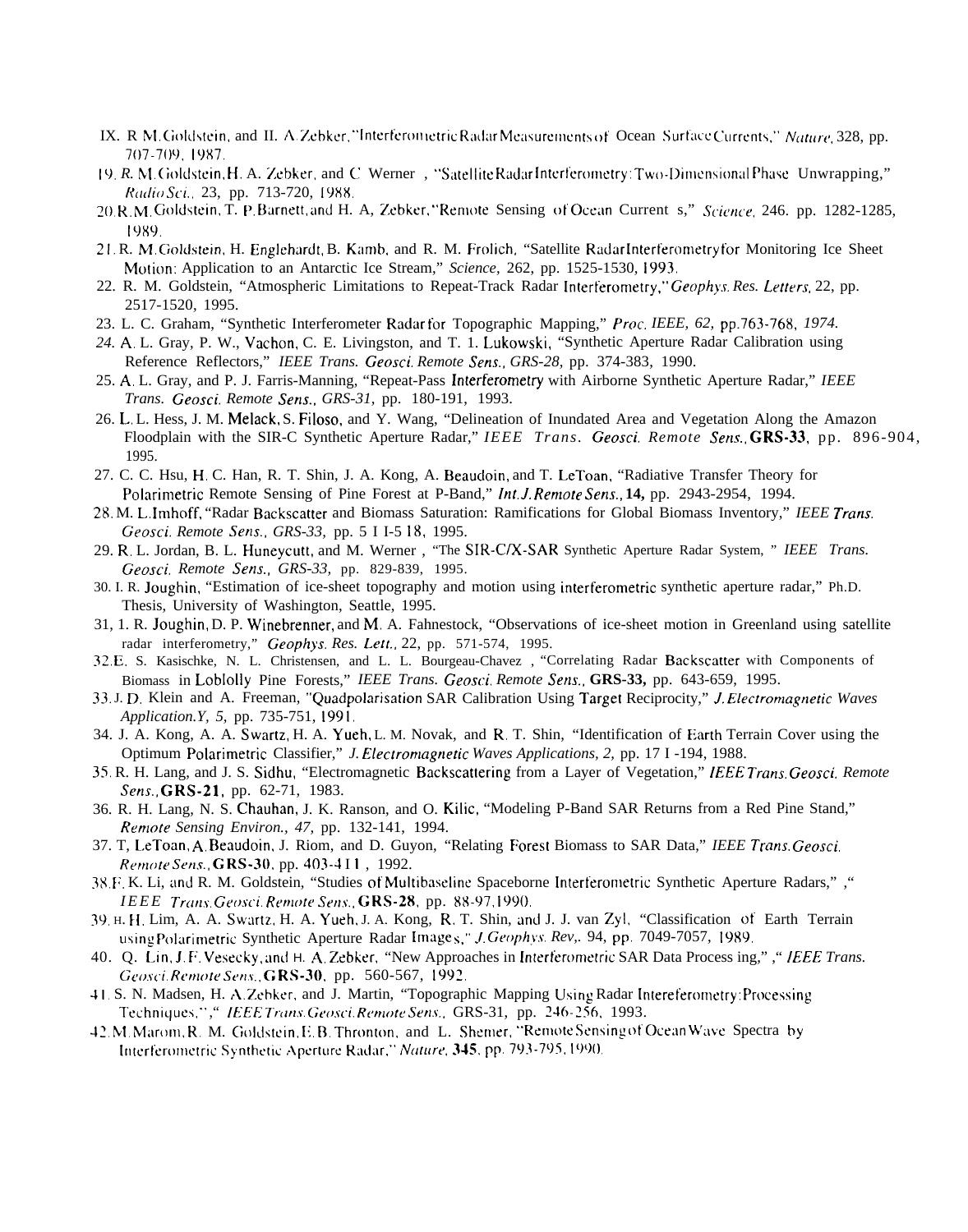- 43 M. Marom, 1, Shemer, and E.B. Thronton, "Energy Density Directional Spectra of Nearshore Wave Field Measured by Interferometric Synthetic Aperture Radar." J. Geophys. Res. 96. pp. 22125-22134, 1991.
- 44. D. Massonnet, and T. Rabaute, "Radar Interferometry: Limits and Potential," IEEE Trans. Geosci. Remote Sens., G RS-31. pp. 455-464.1993.
- 45. [). Massonnet, M. Rossi, C. Carmona, F. Adragna, G. Peltzer, K. Freigl, and T. Rabaute, "The Displacement Field of the Landers Earthquake Mapped by RadarInterferometry," Nature, 364, pp. 138-142,1993.
- 46. D. Massonnet, K. Freigl, M. Rossi, and F. Adragna, "Radar Interferometric Mapping of Deformation in the Year After the Landers Earthquake," Nature, 369, pp. 227-230, 1994.
- 47, D. Massonnet, and K. Freigl, "Satellite Radar Interferometric Map of the Coseismic Deformation Field of the M=6. [ Eureka Valley, California Earthquake of May 17,1993," Geophys. Res. Letters, 22, pp. 1541-1544, 1995.
- 48. D. Massonnet, P. Briole, and A. Arnaud, "Deflation of Mount Etna Monitored by Spaceborne Radar Interferometry," Nature, 375, pp. 567-570, [995.
- 49. A. Moccia, and S. Vetrella, "A Tethered Interferometric Synthetic Aperture Radar (SAR) for a Topographic Mission," IEEE Trans. Geosci. Remote Sens., GRS-31, pp. 103-109, 1992.
- 50, J. Moreira, M. Schwabish, G. Fornaro, R. Lanari, R. Bamler, D. Just, U. Steinbrecher, H. Breit, M. Eineder, G. Franceschetti, D. Guedtner, and H. Rinkel, "X-SAR Interferometry: First Results," IEEE Trans. Geosci. Remote Sens., GRS-33, pp. 950-956, 1995.
- 51. Y. Oh, K. Sarabandi, and F. T. Ulaby, "An Empirical Model and an Inversion Technique for Radar Scattering from Bare Soil Surfaces," ," IEEE Trans. Geosci. Remote Sens., GRS-30, pp. 370-381, 1992.
- 52. K. P. Papathanassiou and S. R. Cloude, "Polarimetric Effects in Repeat-Pass SAR Interferometry," Proceedings of IGARSS'97, Singapore, August 3-9, 1997, pp. 1926-1928, 1997.
- 53. G. Peltzer, K. Hudnut, and K. Feigl, "Analysis of Coseismic Displacement Gradients Using Radar Interferometry: New Insights into the Landers Earthquake," J.Geophys.Res., 99, pp. 21971-21981, 1994.
- 54. G. Peltzer, and P. Rosen, "Surface Displacement of the 17 May 1993 Eureka Valley, California, Earthquake Observed by SAR Interferometry," Science, 268, pp. 1333-1336, 1995.
- 55. L. E. Pierce, F. T. Ulaby, K. Sarabandi, and M.C. Dobson, "Knowledge-Based Classification of Polarimetric SAR Images," IEEE Trans. Geosci. Remote Sens., GRS-32, pp. 1081-1086, 1994.
- 56. C. Prati, and F. Rocca, "Limits to the Resolution of Elevation Maps from Stereo SAR ]mages," Int. J. Remote Sens., 11, pp.2215-2235, 1990.
- S7, C. Prati, F. Rocca, A. Moni Guarnieri, and E. Damonti, "Seismic Migration for SAR Focussing: Interferometrical Applications," IEEE Trans. Geosci. Remote Sens., GRS-28, pp. 627-640, 1990.
- 58. C. Prati, and F. Rocca, "Improving Slant Range Resolution with Multiple SAR Survey s," IEEE Trans. Aerosp.Elec. Sys., 29, pp. 135-144, 1993.
- 59. S. Quegan, "A Unified Algorithm for Phase and Cross-Talk Calibration of Polarimetric Data Theory and Observations," IEEE Trans. Geosci. Remote Sens., GRS-32, pp. 89-99, 1994.
- 60. K.J. Ranson, and G. Sun, "Mapping Biomass of a Northern Forest Using Multifrequency SAR Data," IEEE Trans. Geosci. Remote Sens., GRS-32, pp. 388-396, 1994.
- 61. K. J. Ranson, S. Saatchi, and G. Sun, "Boreal Forest Ecosystem Characterization with SIR-C/XSAR," IEEE Trans. Geosci. Remote Sens., G RS-33, pp. 867-876, 1995.
- 62. J. A. Richards, G. Sun, and D. S. Simonett, "L-Band Radar Backscatter Modeling of Forest Stands," IEEE Trans. Geosci.Remote Sens. GRS-25, pp. 487-498, 1987.
- 63. E.Rignot, and R. Chellappa, "Segmentation of Polarimetric Synthetic Aperture Radar Data. " IEEE Trans. Image Process., 1, pp.281-300, 1992.
- 64. E. Rignot, and R. Chellappa, "Maximum a-posterioriclassification of Multi frequency, Multilook, Synthetic Aperture Radar Intensity Data, " J Opt Soc. Amer. A.10. pp. 573-582. 1993.
- 65. E.J.M. Rignot, C'. L. Williams, J. Way, and L. Viereck, "Mapping of Forest Types in Alaskan Boreal Forests Using SAR Imagery, " /EEE Trans. Geosci. Remote Sens., GRS-32, pp. 105 I -1059, 1994.
- 66. E. Rignot, J. Way, C. Williams, and L. Viereck, "Radar Estimates of Aboveground Biomass in Boreal Forests of Interior Alaska," IEEE Trans. Geosci. Remote Sens., GRS-32, pp. 1117-1124,1994.
- 67.E.J.Rignot, R. Zimmerman, and J. J. van Zyl, "Spaceborne Applications of P-BandImaging Radars for Measuring Forest Biomass," IEEE Trans. Geosci. Remote Sens., GRS-33, pp. 1162-1169,1995.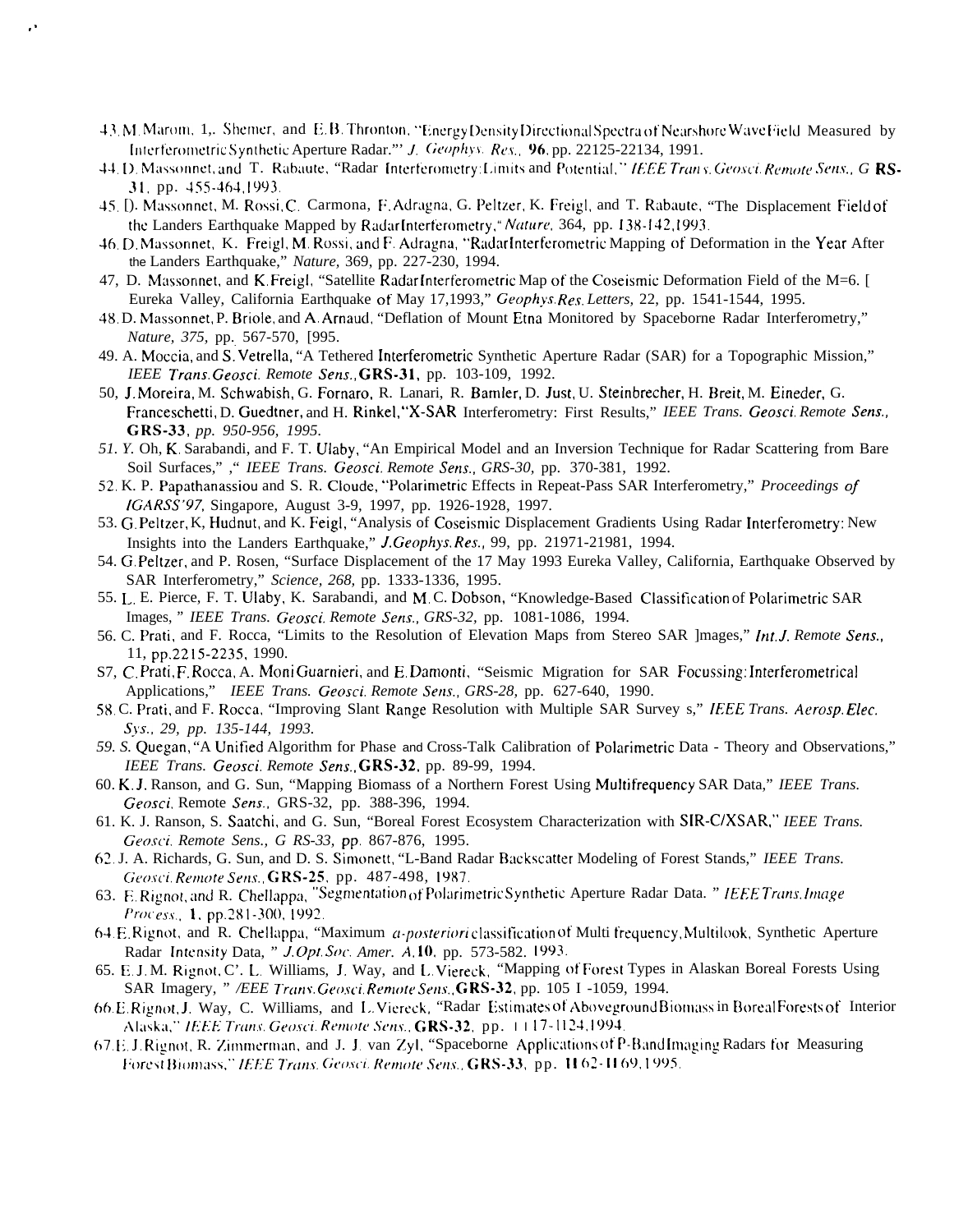- 68.E.Rignot, K. Jezek, and H.G. Sohn, "Icetlow dynamics of the Greenland Ice Sheet from SAR Interferometry," (*ieophys.Res* [,1'[[,, 22, pp. 575-578, 1')95.
- 69 E. Rodriguez, and J. Martin, "Theory and Design of Interferometric Synthetic Aperture Radars," IEE Proc. 139, pp. 147-159. 1992.
- 70. K. Sarabandi, F'. Ulaby, and M. Tassoudji, "Calibration of Polarimetric Radar Systems with Good Polarization Isolation," IEEE Trans. Geosci. Remote Sens., GRS-28, pp. 70-75, 1990.
- 71, K. Sarabandi, and F. Ulaby, "A Convenient Technique for Polar metric Calibration of Single-Antenna Radar Systems," IEEE Trans. Geosci. Remote Sens., GRS-28, pp. 1022-1033, 1990.
- 72. K. Sarabandi, L. E. Pierce, Y. Oh, M. C. Dobson, F. T. Ulaby, A. Freeman, and P. Dubois, "Cross-Calibration Experiment of JPLAIRSAR and Truck-Mounted Polarimetric Scatterometer," IEEE Trans. Geosci. Remote Sens., GRS-32, pp. 975-985, 1994.
- 73. L. Shemer, and M. Marom, "Estimates of Ocean Coherence Time by Interferometric SAR," Int. J. Remote Sens., 14, pp. 3021-3029, 1993.
- 74. J. Shi, and J. Dozier, "Inferring Snow Wetness Using C-Band Data from SIR-C's Polarimetric Synthetic Aperture Radar,"," IEEE Trans. Geosci. Remote Sens., GRS-33, pp. 905-914, 1995.
- 75. M. A. Sletten, "Resolution of a Phase Ambiguity in a Calibration Procedure for Polarimetric Radar Systems," IEEE Trans. Geosci. Remote Sens., GRS-32, pp. 213-216, 1994.
- 76. E. R. Stofan, D. L. Evans, C. Schmullius, B. HoIt, J. J. Plaut, J. van Zyl, S. D. Wall, and J. Way, "Overview of Results of Spaceborne Imaging Radar-C, X-Band Synthetic Aperture Radar (SIR-C/X-SAR)," /EEE Trans. Geosci. Remote Sens., GRS-23, pp. 817-828, 1995.
- 77. G. Sun, D. S. Simonett, and A. H. Strahler, "A Radar Backscatter Model for Discontinuous Coniferous Forest Canopies," IEEE Trans. Geosci. Remote Sens., GRS-29, pp. 639-650, 1991.
- 78. D. R. Thompson, and J. R. Jensen, "Synthetic Aperture Radar Interferometry Applied to Ship-Generated Internal Waves in the 1989 Loch Linnhe Experiment," J. Geophys. Res., 98, pp. 10259-10269, 1993.
- 79. F. T. Ulaby, K. Sarabandi, K. McDonald, M. Whitt, and M. C. Dobson, "Michigan Microwave Canopy Sacttering Model," Int. J. Remote Sens., 11, pp. 1223-1253, 1990.
- 80. J. J. van Zyl, "Unsupervised Classification of Scattering Behavior Using Radar Polarimetry Data," /EEE Trans. Geosci. Remote Sens., GRS-27, pp. 36-45, 1989.
- 81.J.J. van Zyl, "A Technique to Calibrate Polarimetric Radar Images Using Only Image Parameters and Trihedral Corner Reflectors," IEEE Trans. Geosci. Remote Sens., GRS-28, pp. 337-348, 1990.
- 82. J. J. van Zyl, and C. F. Burnette, "Bayesian Classification of Polarimetric SAR Images Using Adaptive a-priori Probabilities, " Int. J. Remote Sensing, 13, pp. 835-840, 1992.
- 83. Y. Wang, J. Day, and G. Sun, "Santa Barbara Microwave Backscattering Model for Woodlands," Int. J. Remote Sens., 14, pp. 1146-1154, 1993.
- 84. M. Whitt, and F. Ulaby, "A Polarimetric Radar Calibration Technique with Insensitivity to Target Orientation," Radio Science, 25, pp. 1137-1143, 1990.
- 85. Whitt, F. Ulaby, P. Polatin, and V. Liepa, "A General Polarimetric Radar Calibration Technique," IEEE Trans. Ant. Prop., GRS-39, pp. 62-67, 1991.
- 86 S. H. Yueh, J. A. Kong, J. K. Rae, R. T. Shin, and T. LeToan, "Branching Model for Vegetation," IEEE Trans. Geosci. Remote Sens., **GRS-30**, pp. 390-402, 1992.
- X7. H. Zebker and R. Goldstein, "Topographic Mapping from Interferometric SAR Observations." J. Goephys. Res., 91, pp.-4993-4999, 1986.
- 88.H.A Zebker, J. J. van Zyl, and D. N. Held, "Imaging Radar Polarimetry from Wave Synthesis, " J. Geophys. Res., 92, pp. 683-701, 1987.
- 89 H. A. Zebker, and Y. L. Lou, "Phase Calibration of Imaging Radar Polarimeter Stokes Matrices," IEEE Trans. Geosci. Remote Sens. GRS-28, pp. 246-252, 1990.
- 90. H.A. Zebker, J. J. van Zyl, S. L., Durden, and L. Norikarre, "Calibrated Imaging Radar Polarimetry: Technique, Examples, and Applications," IEEE Trans. Geosci. Remote Sens., GRS-29, pp. 942-961, 1991.
- 91H. A. Zebker, S. N. Madsen, J. Martin, K.B. Wheeler, T. Miller. Y. Lou, G. Alberti, S. Vetrella, and A. Cucci, "The TOPSAR interferometric Radar Topographic Mapping Instrument," . HEEE Trans. Geosci. Remote Sens., GRS-30. pp. 933-') 40, 1992